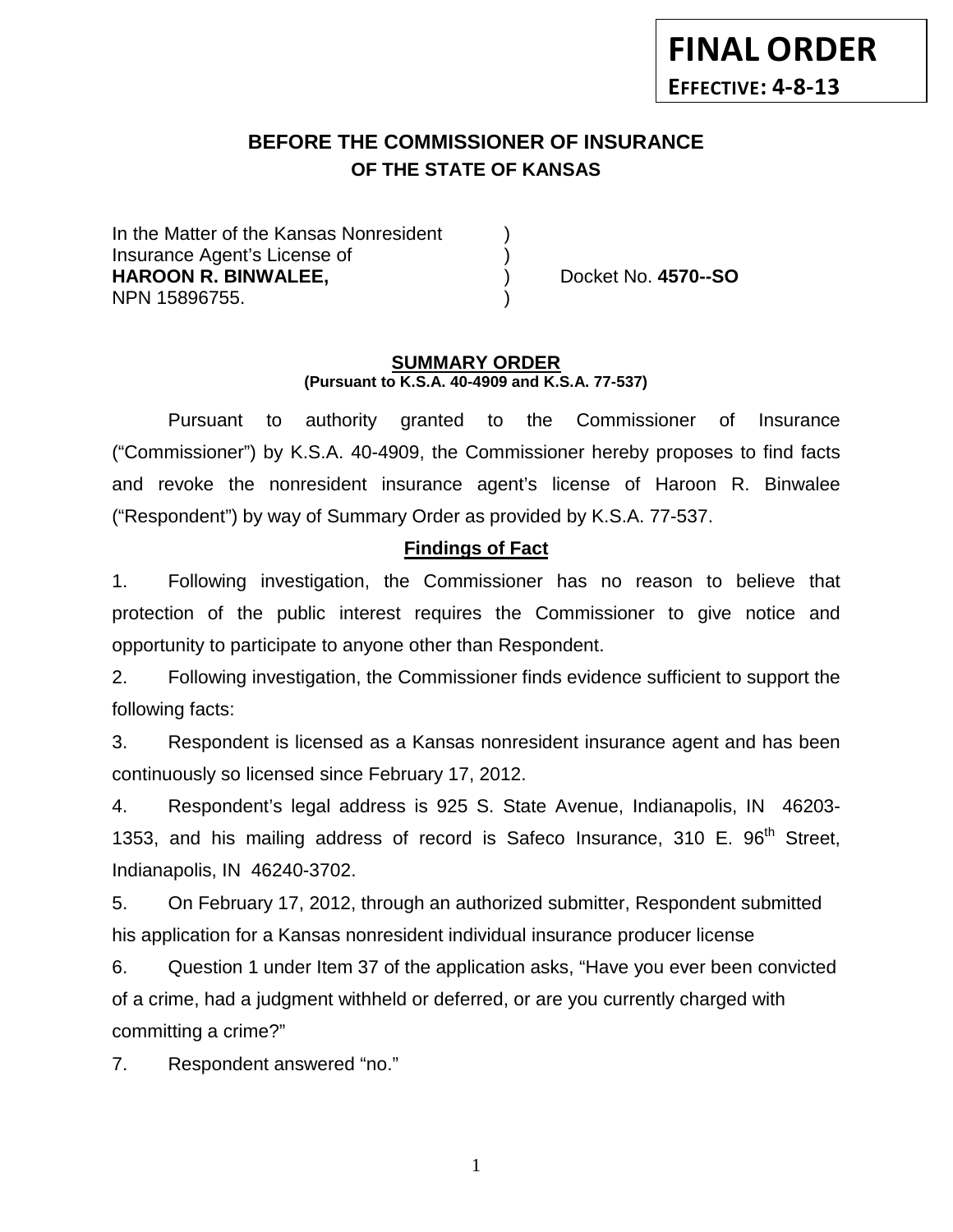8. Since the application, Respondent has not reported to KID any omission from the application or any criminal conviction.

9. Effective June 22, 2012, Respondent's California license was placed on probation and restricted as a result of his criminal history.

10. Effective November 19, 2012, the Maryland Insurance Commissioner fined Respondent \$1000 and revoked his license for failing to disclose criminal history on his application.

11. According to the Maryland order, Respondent was convicted of aggravated battery, a felony, in 1989, and convicted in 1993 of unlawful use of weapon by a felon, also a felony, but did not report those convictions on his February 2012 application.

12. Respondent stated he "had literally forgotten" about the events.

13. Effective December 5, 2012, Respondent's North Dakota license was revoked for failing to report other states' actions and criminal history.

14. Effective January 17, 2013, Respondent's Virginia license was revoked for failure to disclose and failure to respond.

15. Respondent failed to report these actions to the Kansas Insurance Department within 30 days as required by K.A.R. §40-7-9(a) and has not reported them to date.

16. By letter of February 25, 2013, addressed to Respondent at his legal address of record, counsel for KID invited Respondent to reply in writing within 15 business days if he disputed the foregoing facts.

17. To date, Respondent has not replied, and the letter has not been returned; thus, the facts are deemed undisputed.

## **Applicable Law**

18. K.S.A. 40-4909(a) provides, in relevant part:

"The commissioner may deny, suspend, revoke or refuse renewal of any license issued under this act if the commissioner finds that the applicant or license holder has:

(1) Provided incorrect, misleading, incomplete or untrue information in the license application.

(2) Violated: (A) Any provision of chapter 40 of the Kansas Statutes Annotated, and amendments thereto, or any rule and regulation promulgated thereunder; . . .

(3) Obtained or attempted to obtain a license under this act through misrepresentation or fraud . . .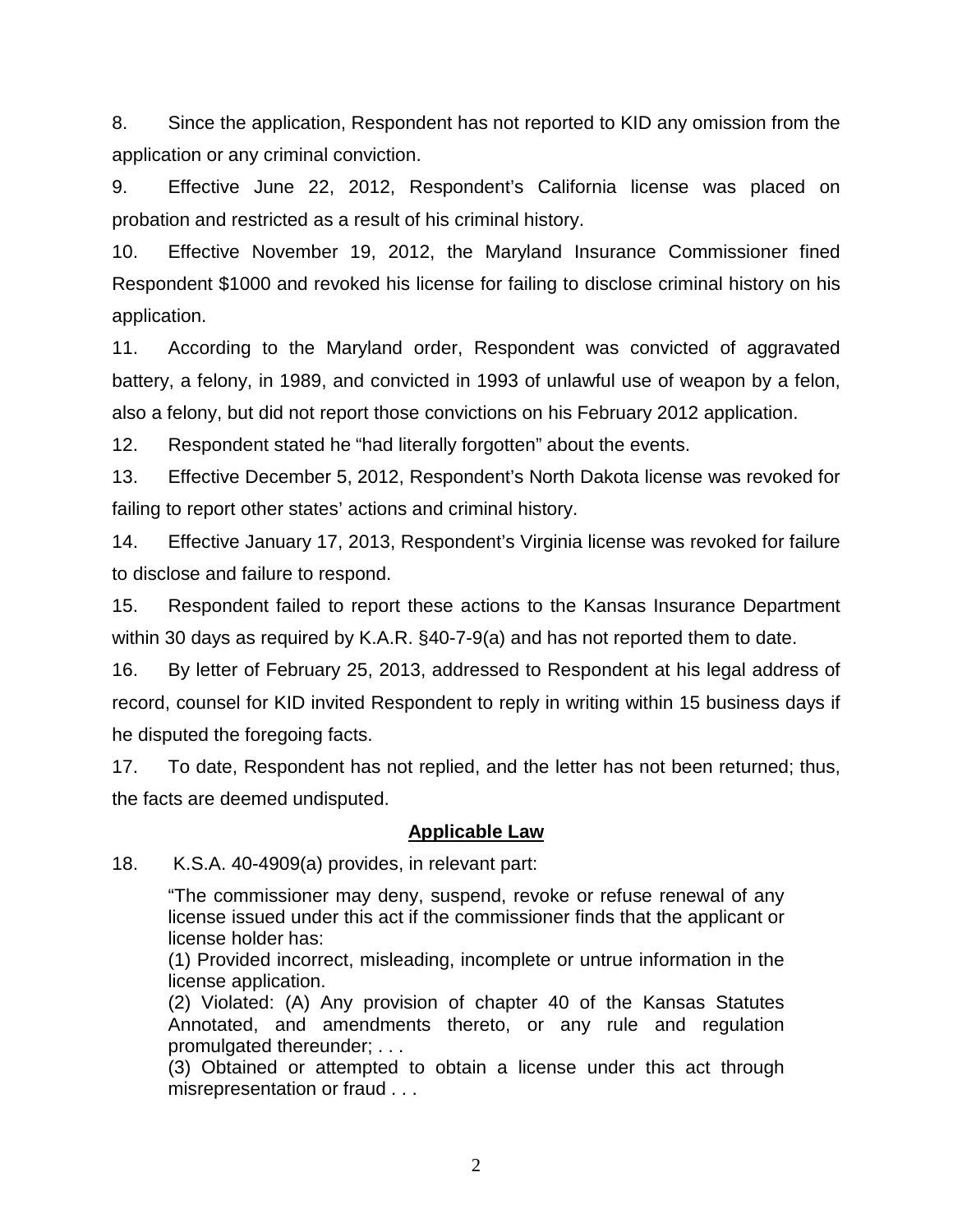(6) Been convicted of a misdemeanor or felony. . . . [or]

(9) Had an insurance agent license, or its equivalent, denied, suspended or revoked in any other state, district or territory." K.S.A. 2011 Supp. 40- 4909(a).

19. K.A.R. §40-7-9 requires that a licensee report to the Commissioner within 30 days of the occurrence each change in the information provided in the license address, including changes address, convictions, and administrative actions against an occupational or professional license.

20. In addition, the Commissioner may revoke any license issued under the Insurance Agents Licensing Act if the Commissioner finds that the interests of the insurer or the insurable interests of the public are not properly served under such license. K.S.A. 2011 Supp. 40-4909(b).

21. "Any action taken under this section which affects any license or imposes any administrative penalty shall be taken only after notice and an opportunity for hearing conducted in accordance with the provisions of the Kansas administrative procedures act." K.S.A. 2011 Supp. 40-4909(c).

22. "Whenever the commissioner imposes any administrative penalty or denies, suspends, revokes or refuses renewal of any license pursuant to subsection (a), any costs incurred as a result of conducting an administrative hearing authorized under the provisions of this section shall be assessed against the person who is the subject of the hearing or any business entity represented by such person who is the party to the matters giving rise to the hearing." K.S.A. 2011 Supp. 40-4909(f).

#### **Conclusions of Law**

23. The Commissioner has jurisdiction over Respondent as well as the subject matter of this proceeding, and such proceeding is held in the public interest.

24. The Commissioner finds that Respondent's license may be revoked pursuant to K.S.A. 40-4909(a)(1) and (a)(3) because Respondent denied on his application that he had ever been convicted of a crime and, thereby, obtained his license through misrepresentation.

25. The Commissioner finds Respondent's license may be revoked pursuant to K.S.A. 40-4909(a)(2) because Respondent has committed multiple violations of the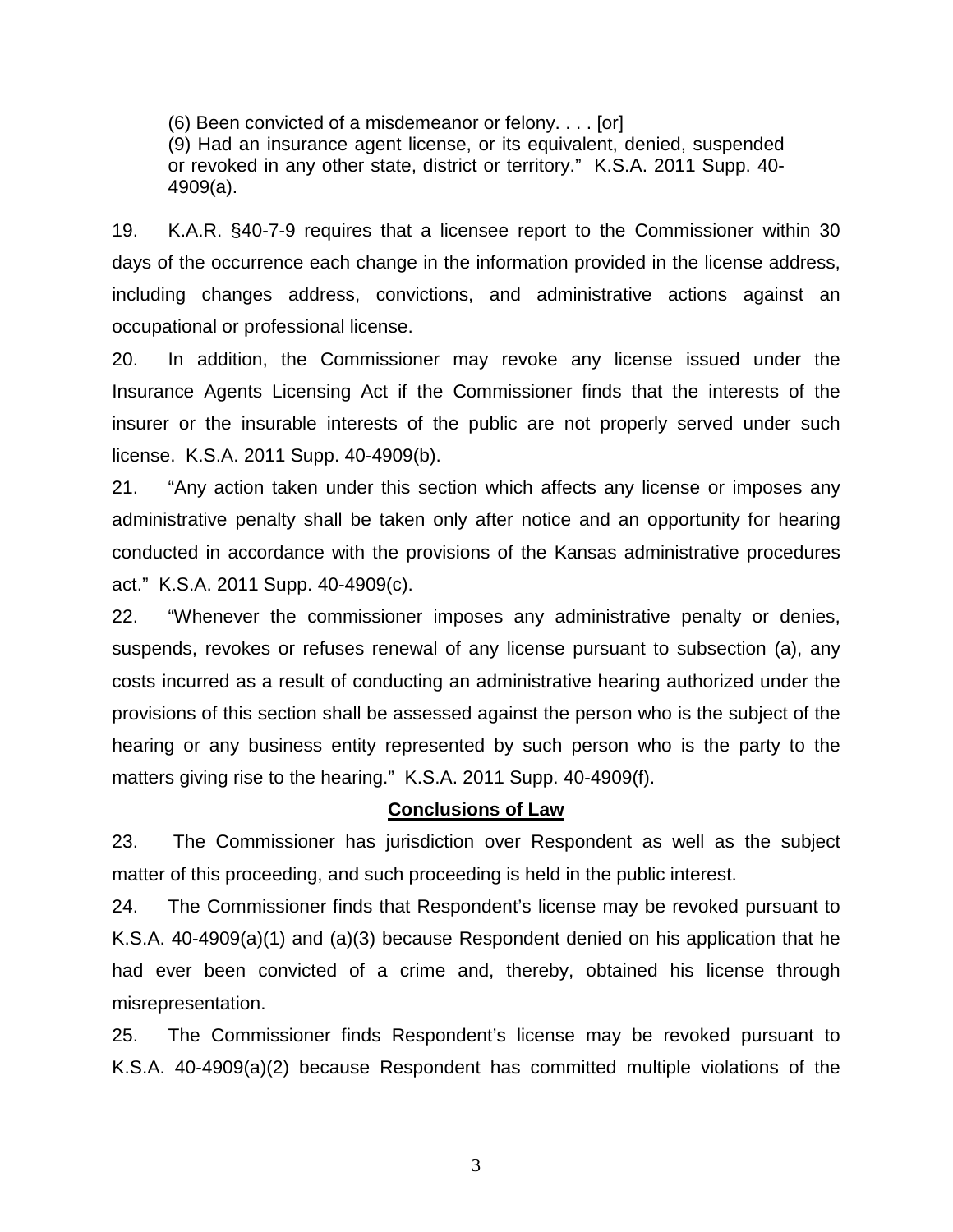regulation requiring that a licensee report changes from the information contained on the license application.

26. The Commissioner finds that Respondent's license may be revoked pursuant to K.S.A. 40-4909(a)(6) because Respondent has been convicted of a felony.

27. The Commissioner finds that Respondent's license may be revoked pursuant to K.S.A. 40-4909(a)(9) because Respondent has had producer licenses revoked in Maryland, North Dakota, and Virginia.

28. The Commissioner thus finds that sufficient grounds exist for the revocation of Respondent's insurance agent license pursuant to K.S.A. 2010 Supp. 40-4909(a).

29. Finally, the Commissioner finds that Respondent's license may be revoked pursuant to K.S.A. 40-4909(b) because Respondent's license is not serving the interests of insurers or the insurable interests of the public.

30. Based on the facts and circumstances set forth herein, it appears that the use of summary proceedings in this matter is appropriate, in accordance with the provisions set forth in K.S.A. 77-537(a), in that the use of summary proceedings does not violate any provision of the law, the protection of the public interest does not require the KID to give notice and opportunity to participate to persons other than Respondent, and after investigation, KID believes in good faith that the allegations will be supported to the applicable standard of proof.

#### **Policy to be Served**

Before issuing an insurance agent license, the Commissioner must determine that the applicant is qualified and has not committed any act that would be grounds for denial, suspension, or revocation. K.S.A. 40-4905(b). Further, the Commissioner may revoke any license issued under the Insurance Agents Licensing Act if the Commissioner finds that the interests of the insurer or the insurable interests of the public are not properly served under the license. The following action is appropriate to promote the security and integrity of the insurance business and protect insurance consumers by licensing, or continuing to license, persons or entities to sell, solicit, or negotiate insurance in the State of Kansas only if their conduct indicates they are both qualified and trustworthy.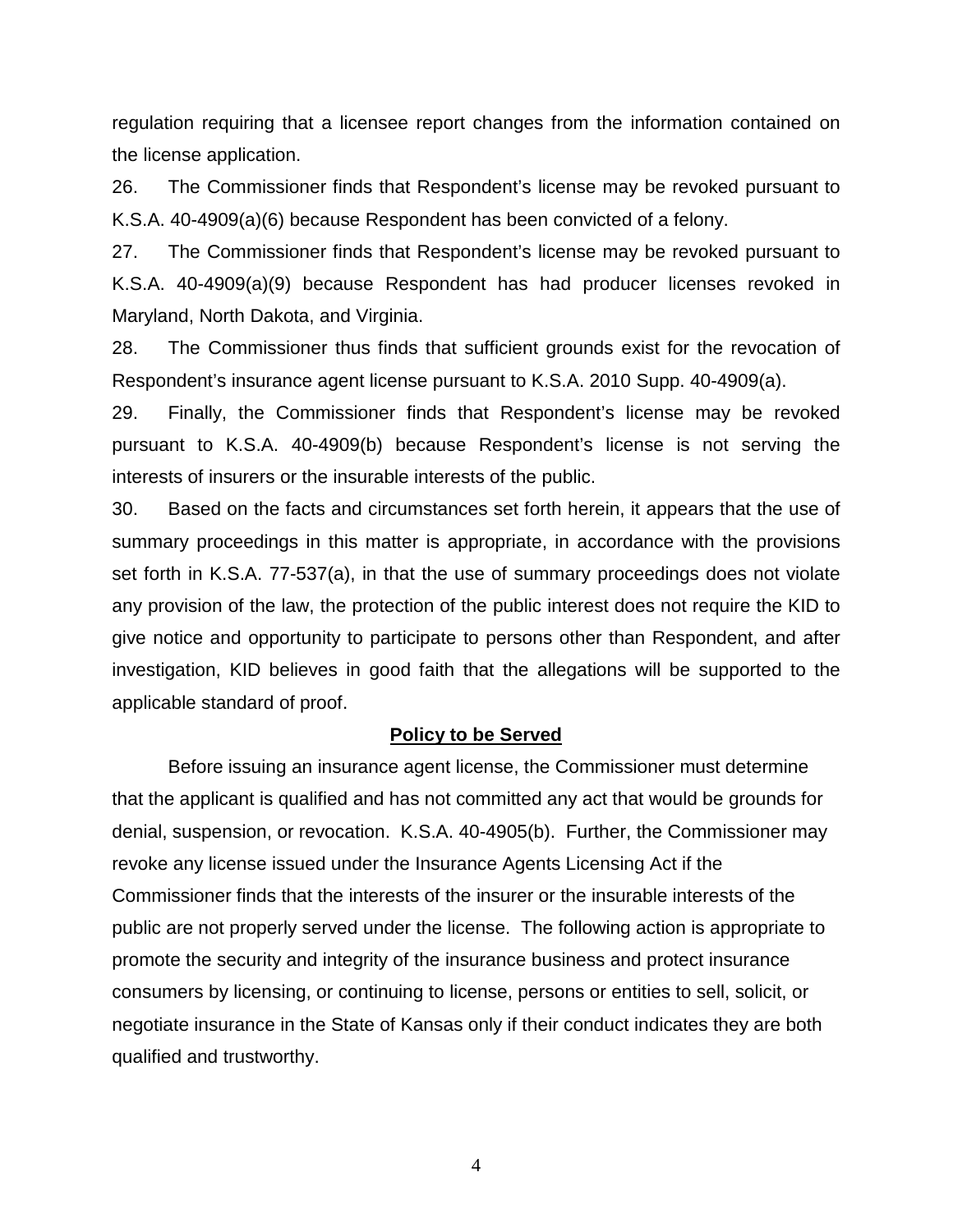**THE COMMISSIONER OF INSURANCE THEREFORE ORDERS** that the Kansas nonresident insurance agent's license of **HAROON R. BINWALEE** is hereby **REVOKED** and **HAROON R. BINWALEE** shall **CEASE and DESIST** from the sale, solicitation, or negotiation of insurance, doing any act toward the sale, solicitation, or negotiation of insurance, and/or receiving compensation deriving from the sale, solicitation, or negotiation of insurance in Kansas or on Kansas risks through business conducted on and after the effective date of this order.

**It is further ordered**, pursuant to KSA 77-415(b)(2)(A), that this order is designated by KID as precedent.

# **IT IS SO ORDERED THIS \_\_20th\_\_ DAY OF MARCH 2013, IN THE CITY OF TOPEKA, COUNTY OF SHAWNEE, STATE OF KANSAS.**



\_/s/ Sandy Praeger\_\_\_\_\_\_\_\_\_\_\_\_\_\_\_\_ Sandy Praeger Commissioner of Insurance

BY:

\_/s/ John Wine\_\_\_\_\_\_\_\_\_\_\_\_\_\_\_\_\_\_\_\_ John Wine General Counsel